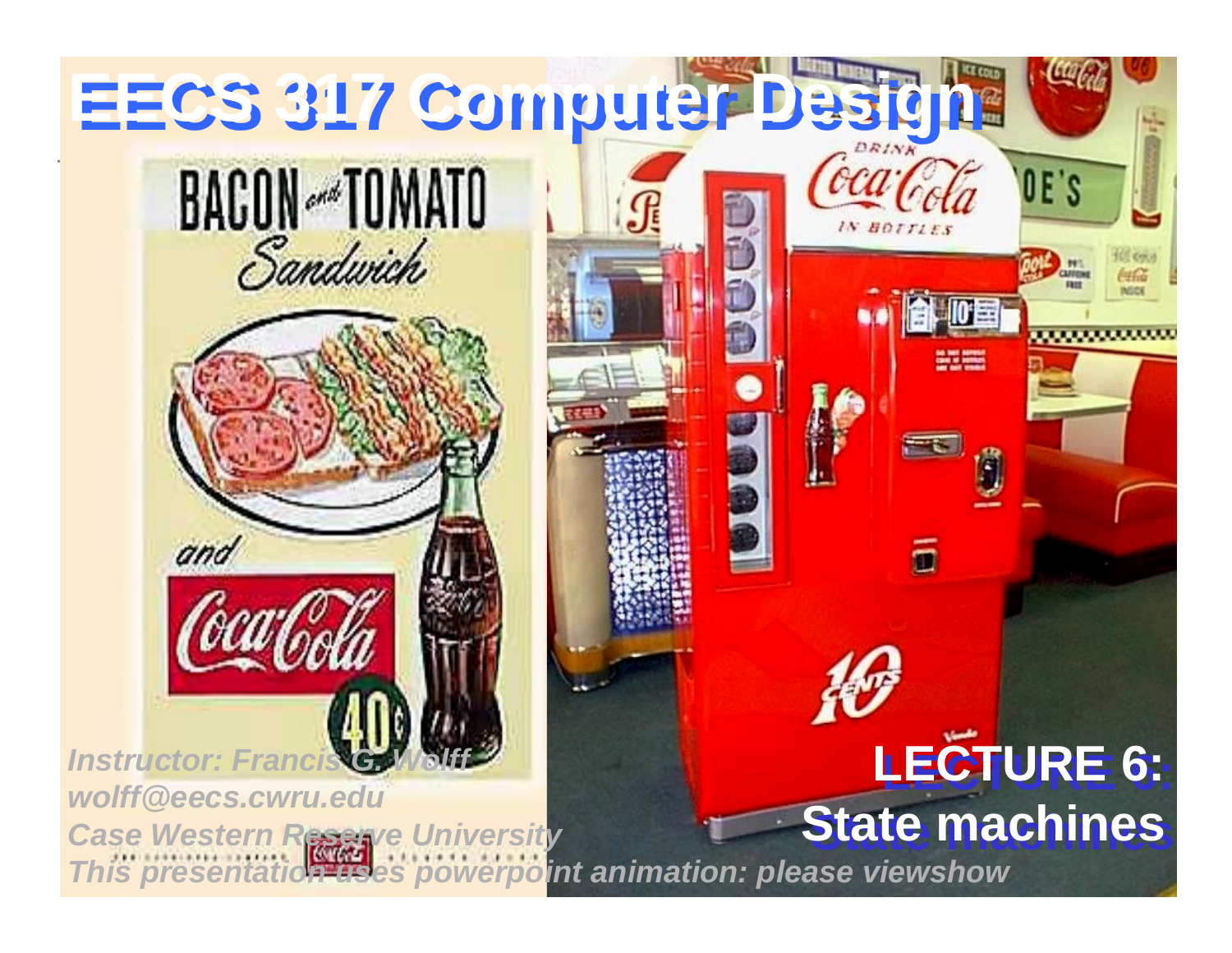## **Gated-Clock SR Flip-Flop (Latch Enable)**



**Latches require that during the gated-clock the data must also be stable (i.e. S and R) at the same time**

**Suppose each gate was 5ns: how long does the clock have to be enabled to latch the data?**

**Answer: 15ns**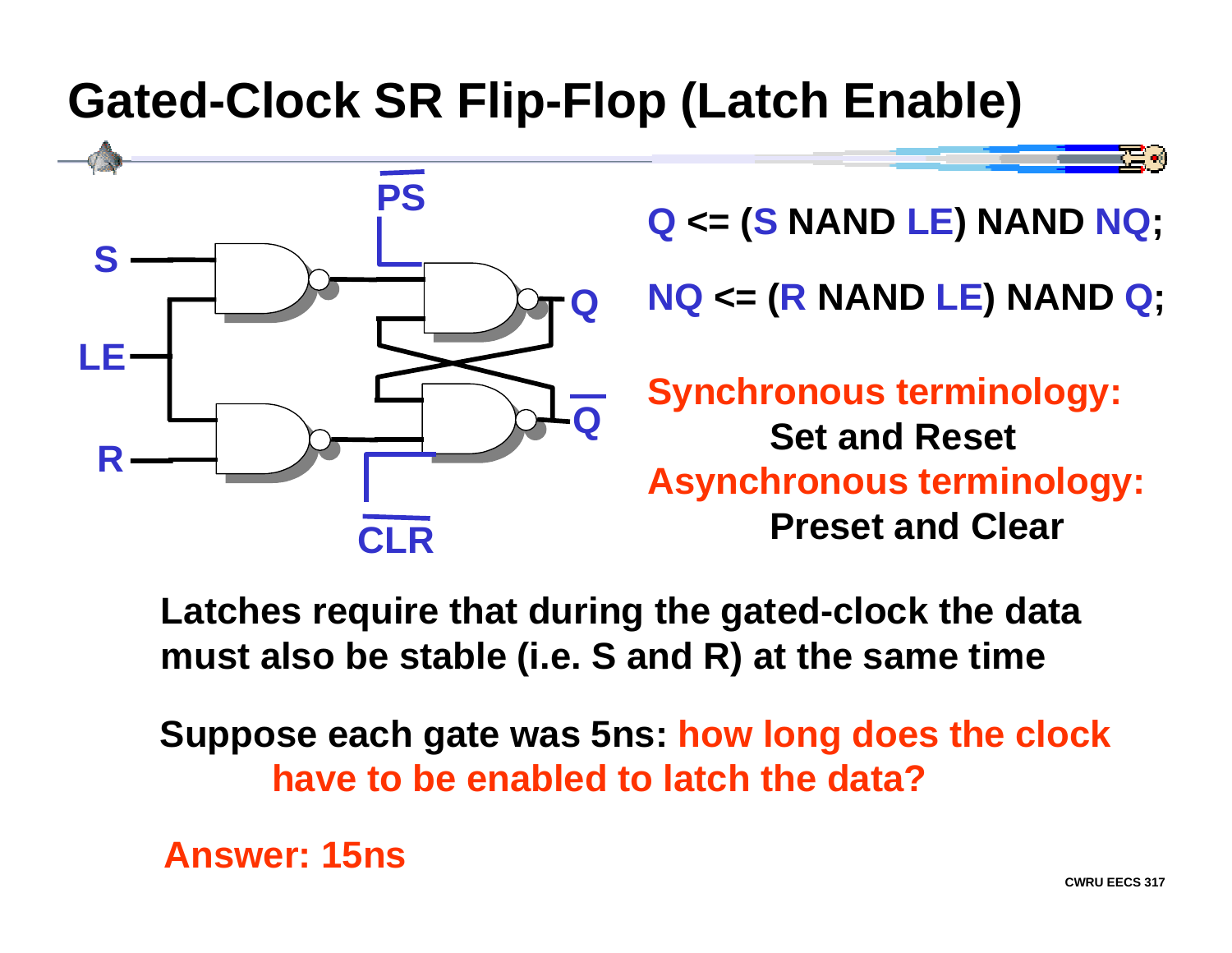## **Structural SR Flip-Flop (Latch)**



**ENTITY Latch ISPORT(R, S: IN std\_logic; Q, NQ: OUT std\_logic); END ENTITY;**

**ARCHITECTURE latch\_arch OF Latch IS BEGIN**

**Q <= R NAND NQ; NQ <= S NAND Q; END ARCHITECTURE;**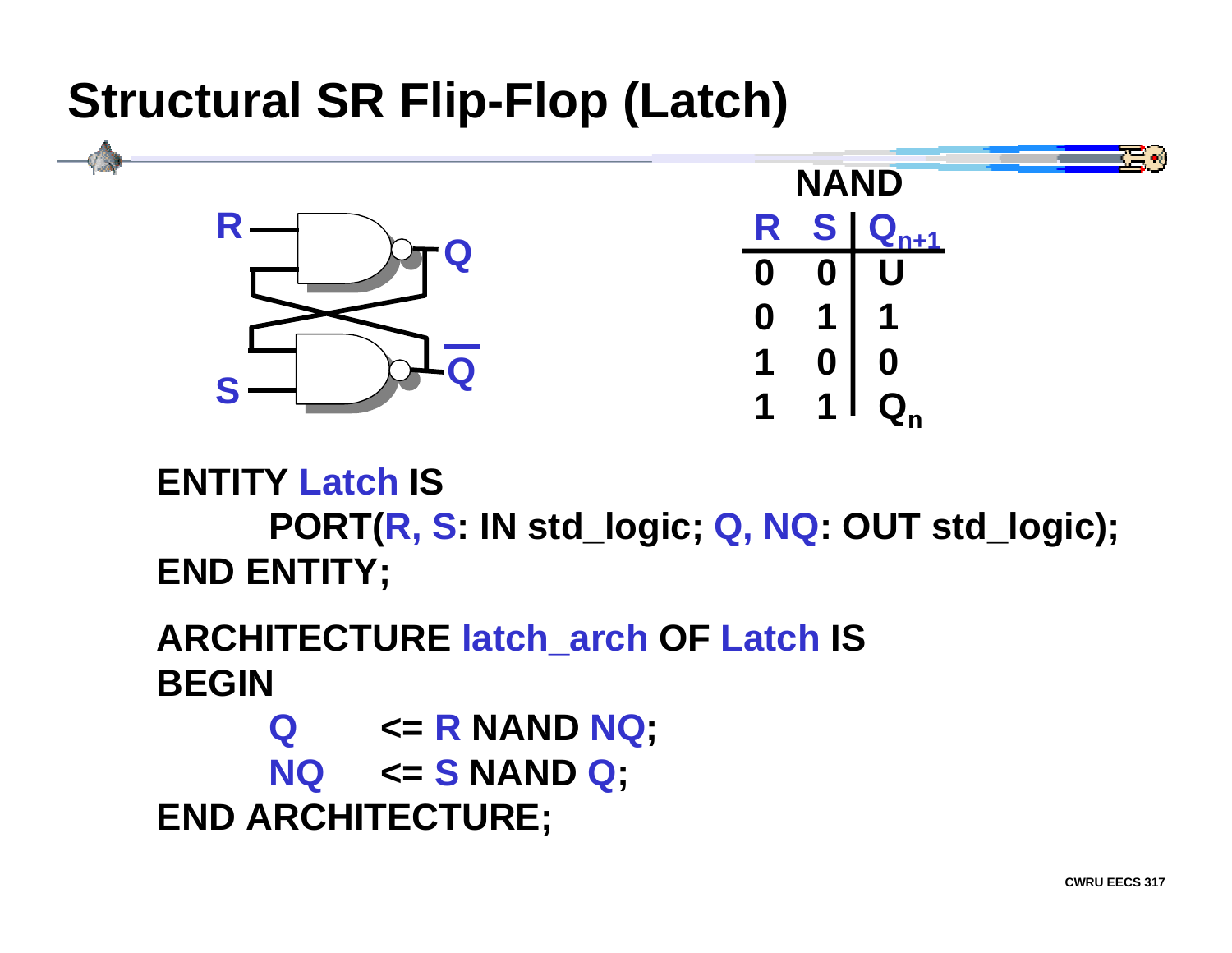# **Inferring Behavioral Latches: Asynchronous**



₿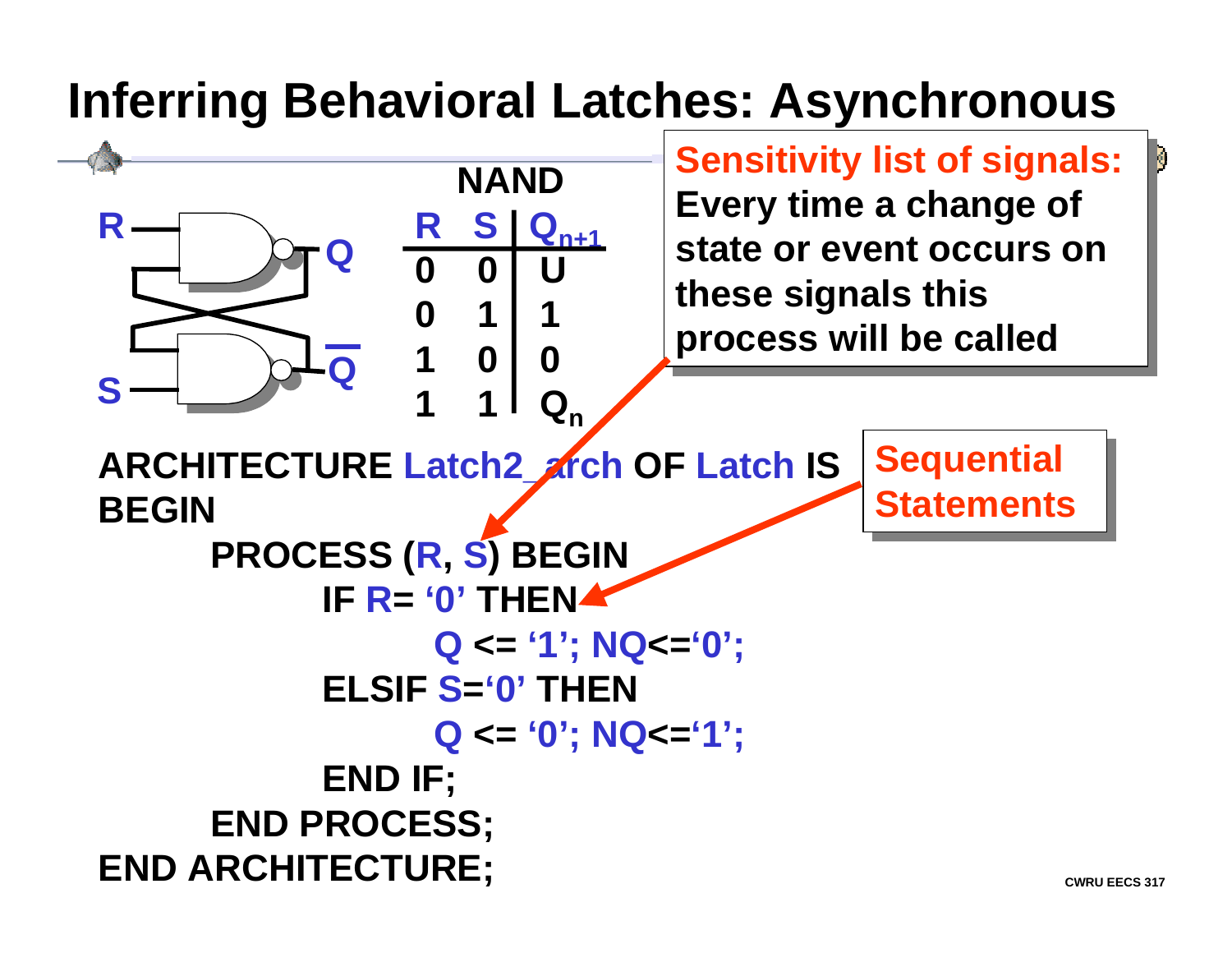## **Gated-Clock SR Flip-Flop (Latch Enable)**

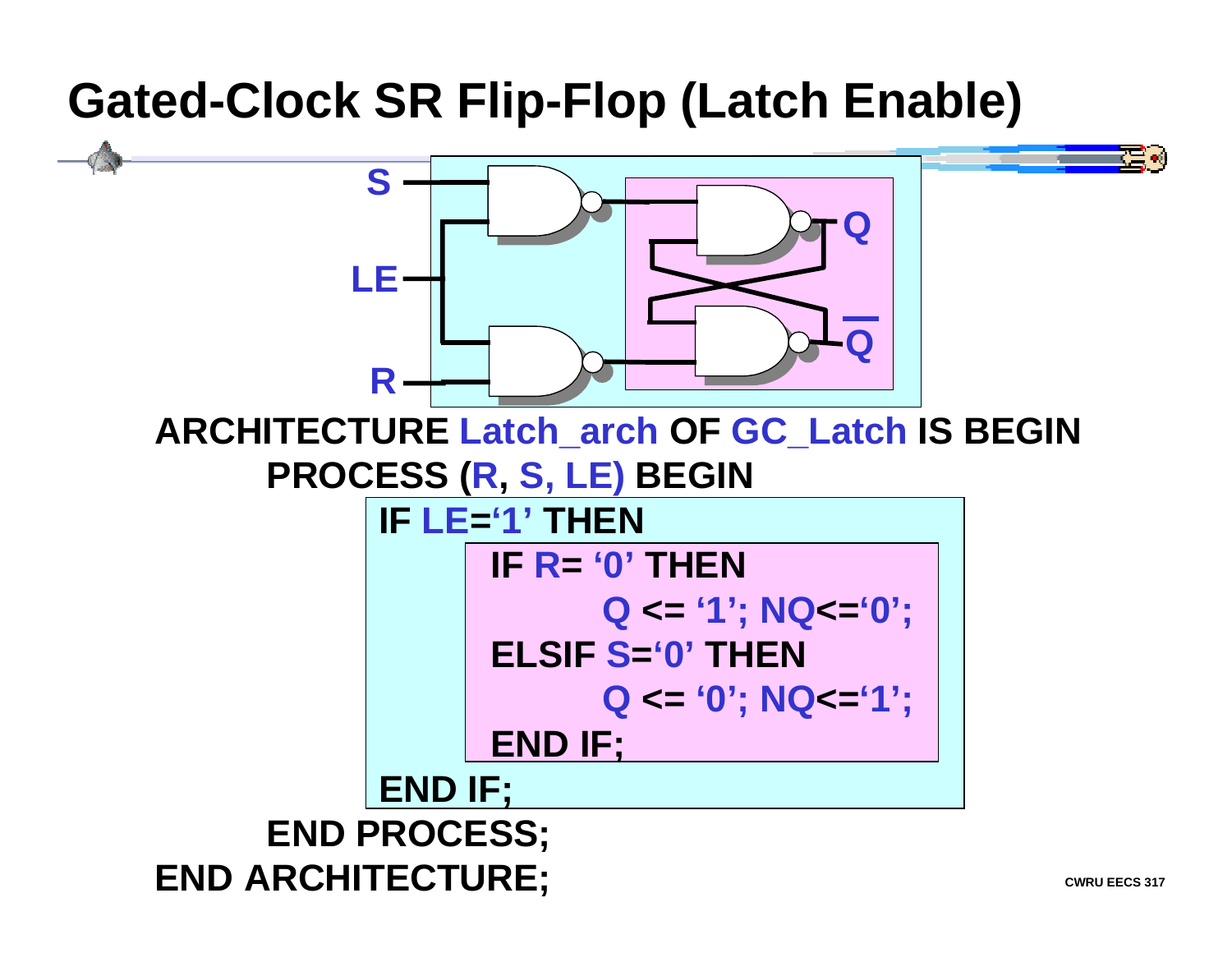## **Rising-Edge Flip-flop**

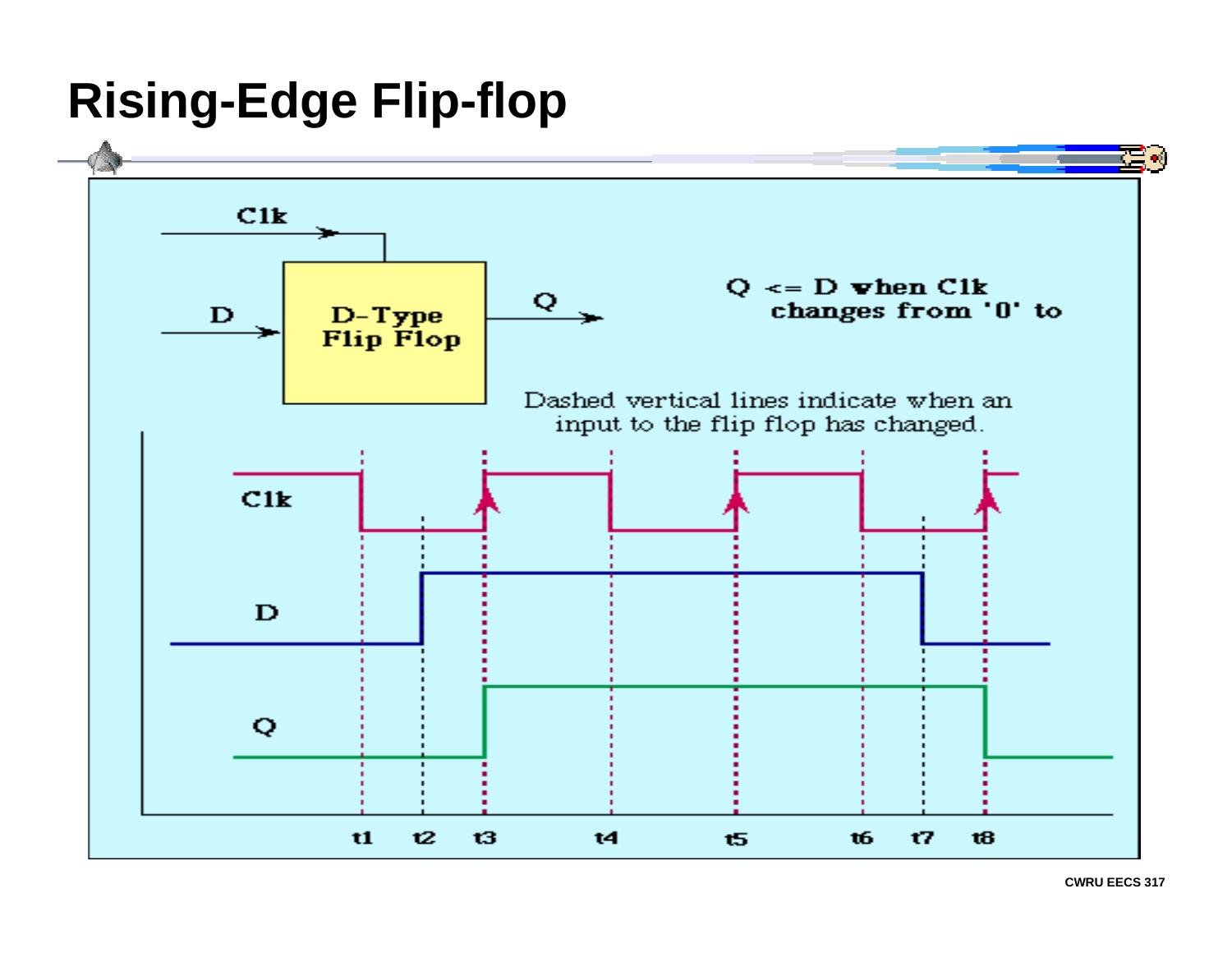## **Rising-Edge Flip-flop logic diagram**



Negative edge-triggered D flip-flop when clock is Figure 6.24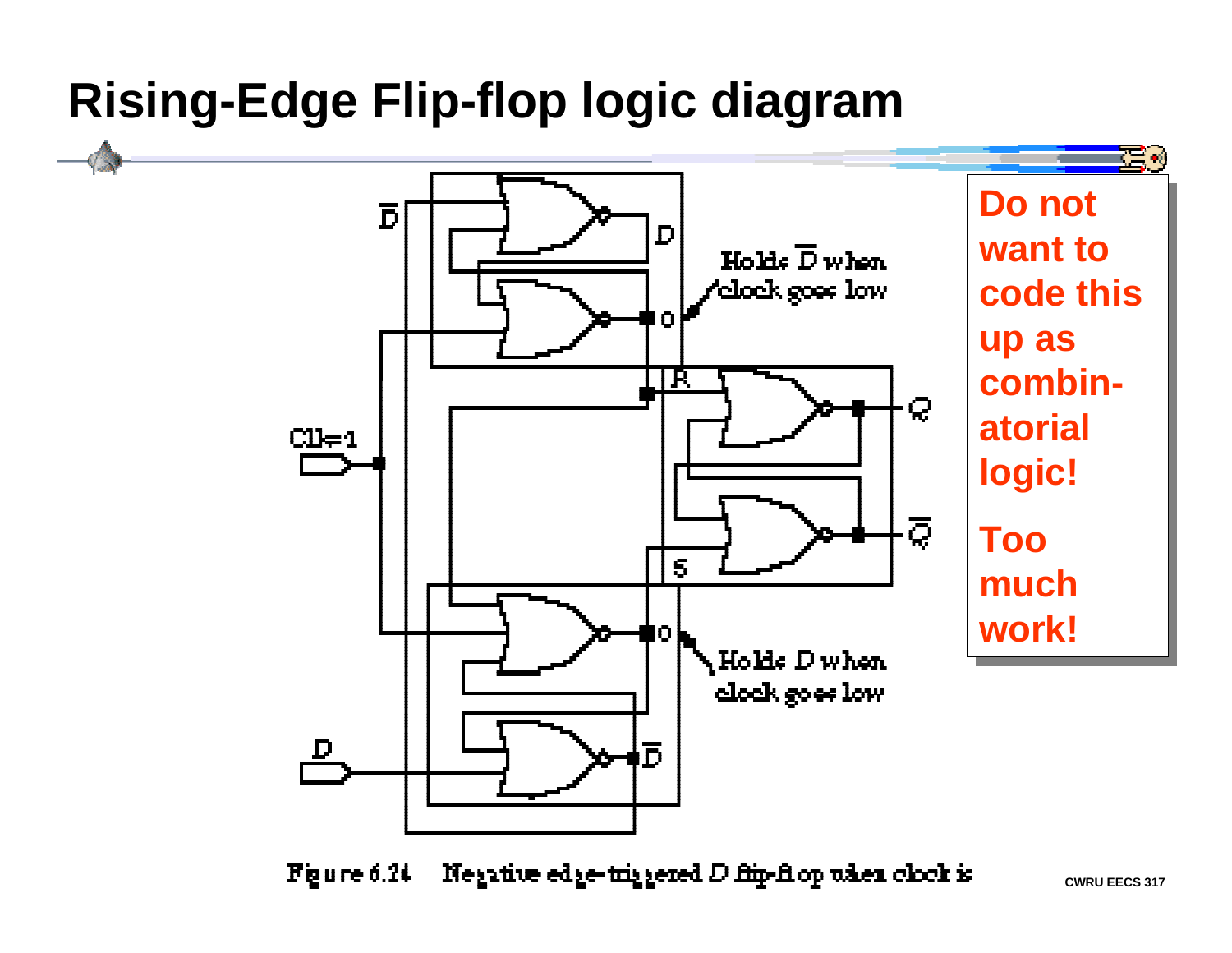# **Inferring D-Flip Flops: Synchronous**

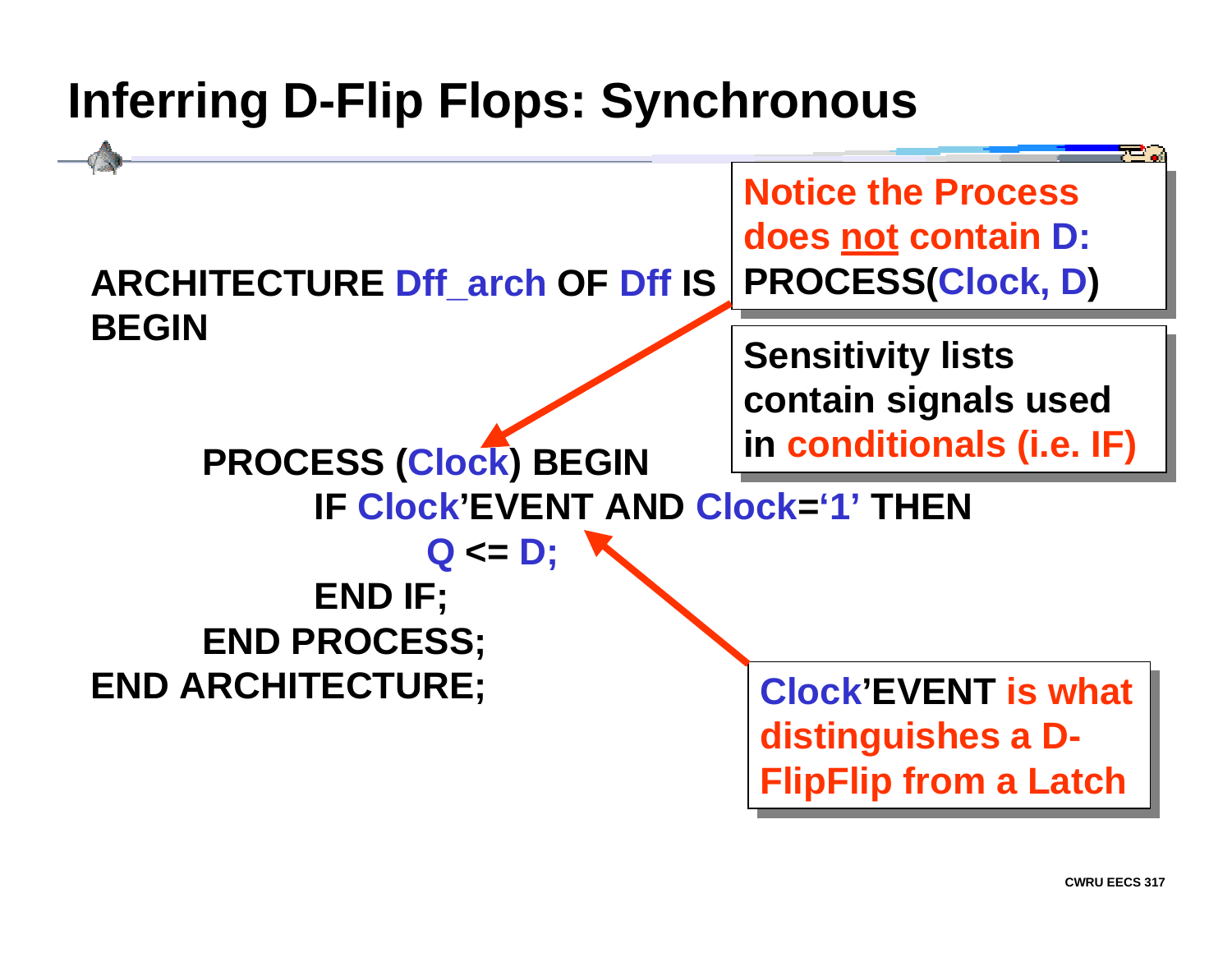## **Inferring D-Flip Flops: rising\_edge**

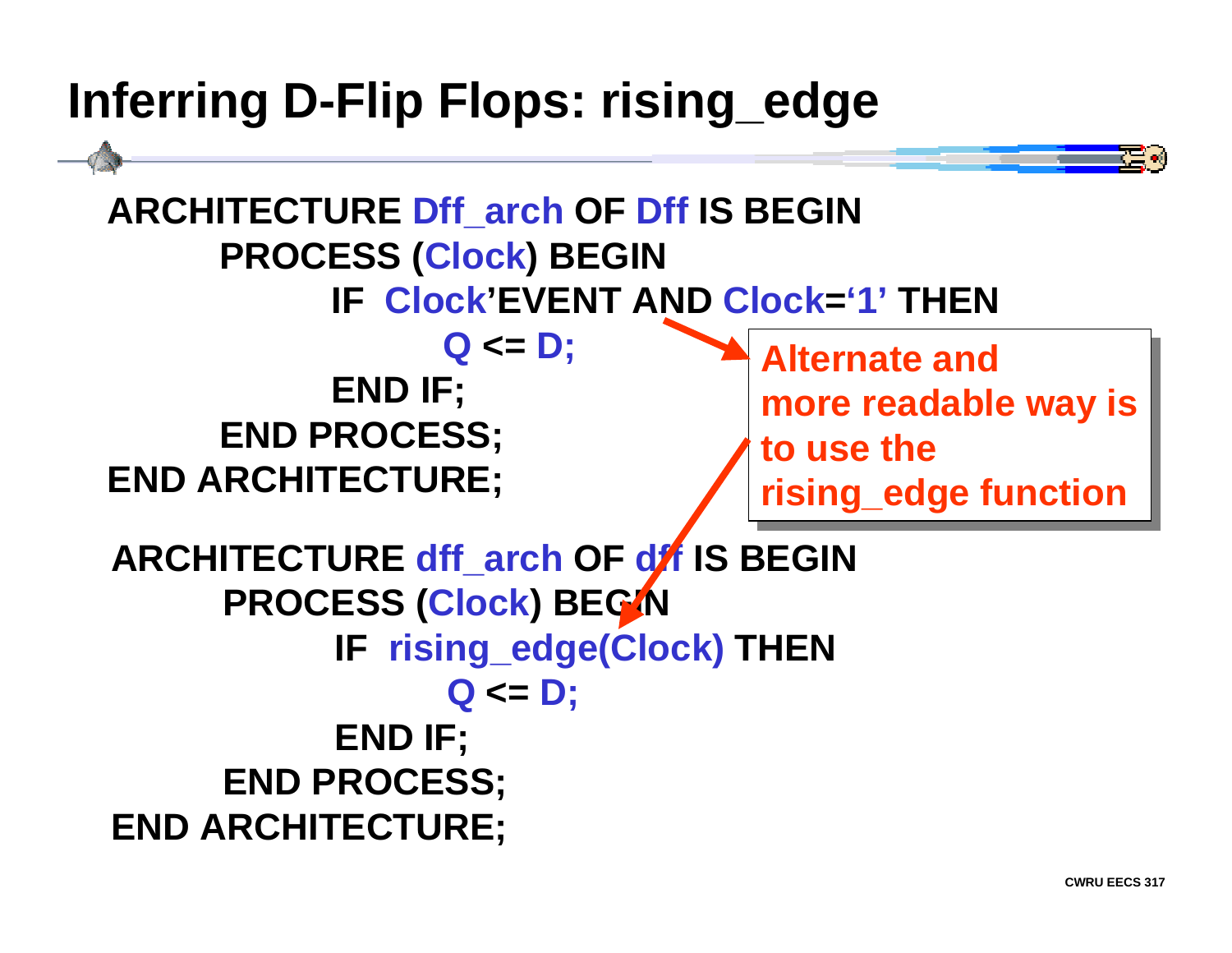# **Inferring D-Flip Flops: Asynchronous Reset**

**ARCHITECTURE dff\_reset\_arch OF dff\_reset IS BEGIN**

**PROCESS (Clock, Reset ) BEGIN**

**IF Reset= '1' THEN -- Asynchronous Reset Q <= '0' ELSIF rising\_edge(Clock) THEN --Synchronous Q <= D; END IF; END PROCESS;**

**END ARCHITECTURE;**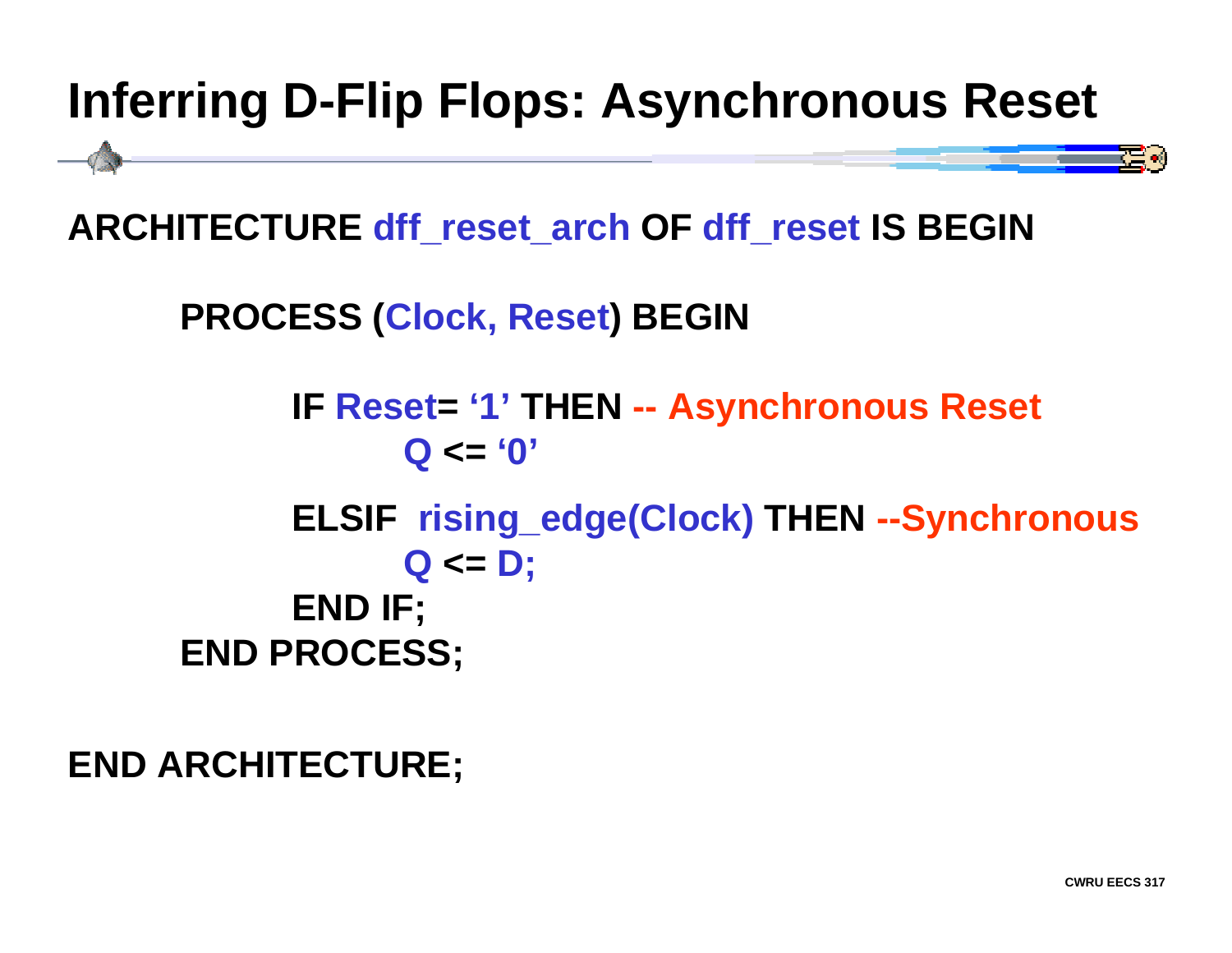# **Inferring D-Flip Flops: Synchronous Reset**

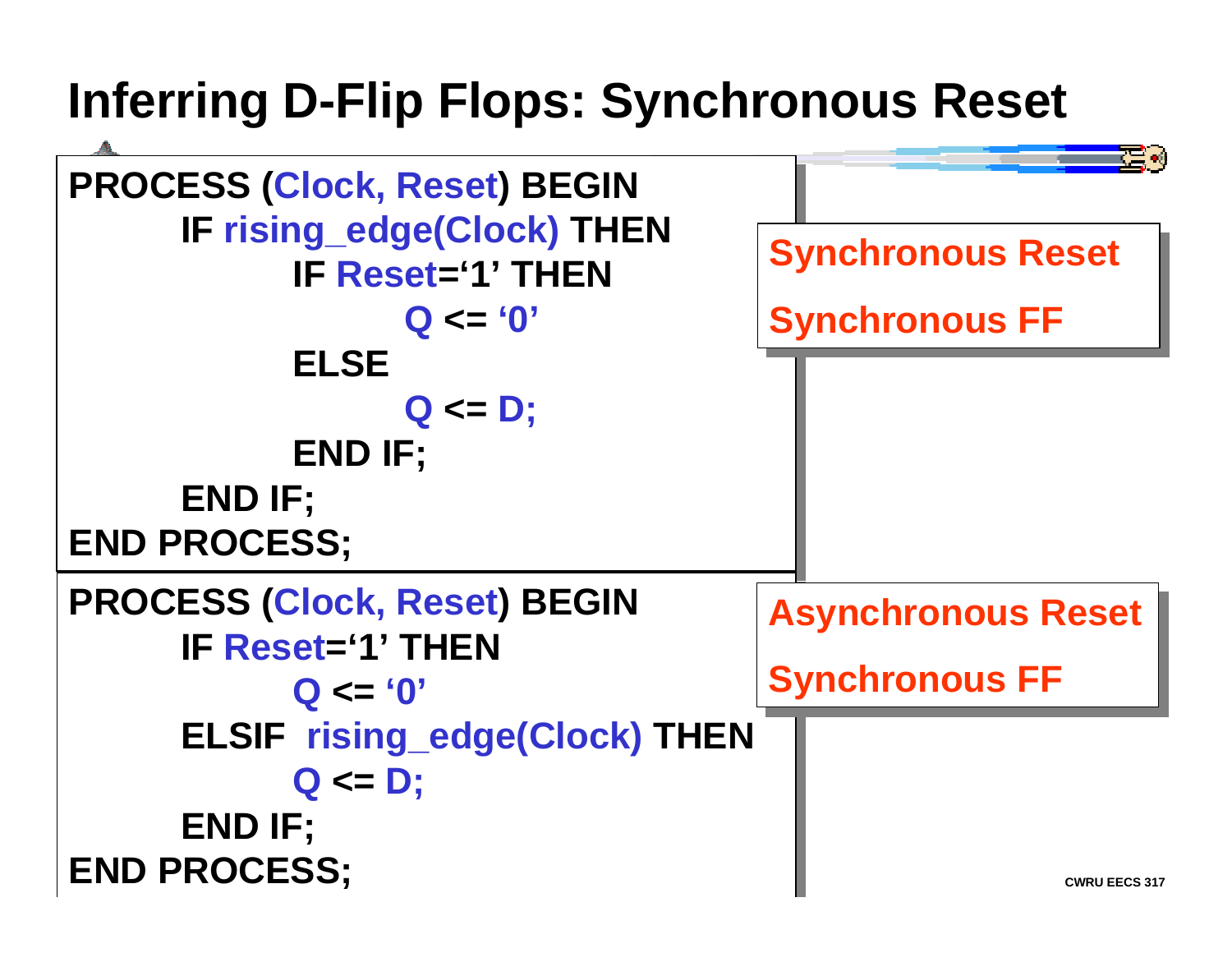## **D-Flip Flops: Asynchronous Reset & Preset**

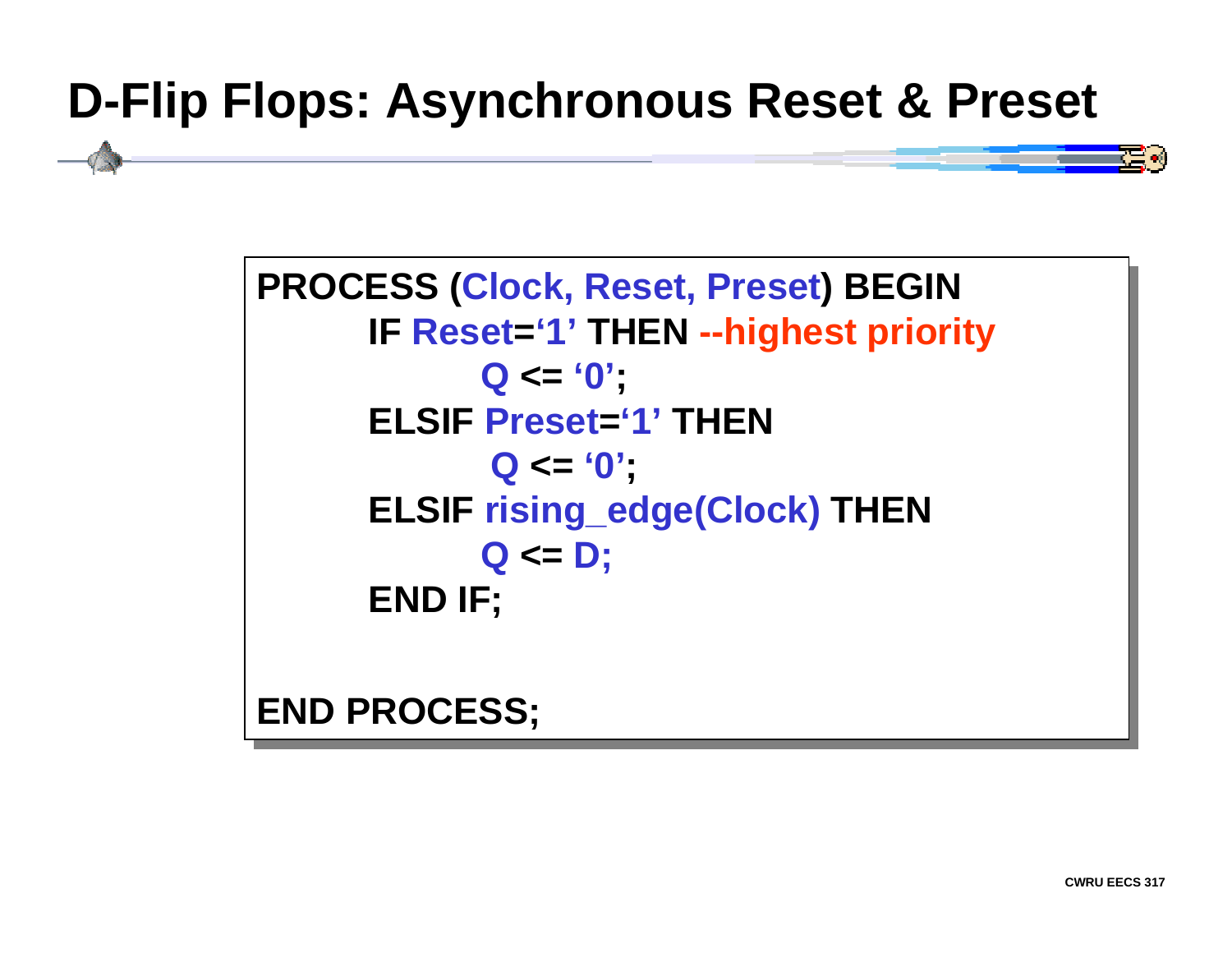# **VHDL clock behavioral component**

```
ENTITY clock_driver IS
ENTITY clock_driver IS
```

```
GENERIC (Speed: TIME := 5 ns);
GENERIC (Speed: TIME := 5 ns);
```

```
PORT (Clk: OUT std_logic);
PORT (Clk: OUT std_logic);
```
**END; END;**

**ARCHITECTURE clock\_driver\_arch OF clock\_driver IS ARCHITECTURE clock\_driver\_arch OF clock\_driver IS**

**SIGNAL Clock: std\_logic := '0'; SIGNAL Clock: std\_logic := '0';**

**BEGINBEGIN**

```
Clk <= Clk XOR '1' after Speed;
Clk <= Clk XOR '1' after Speed;
```

```
Clock <= Clk;
Clock <= Clk;
```
**END ARCHITECTURE; END ARCHITECTURE;**

**CONFIGURATION clock\_driver\_cfg OF clock\_driver IS CONFIGURATION clock\_driver\_cfg OF clock\_driver IS FOR clock\_driver\_arch END FOR; FOR clock\_driver\_arch END FOR; END CONFIGURATION; END CONFIGURATION;**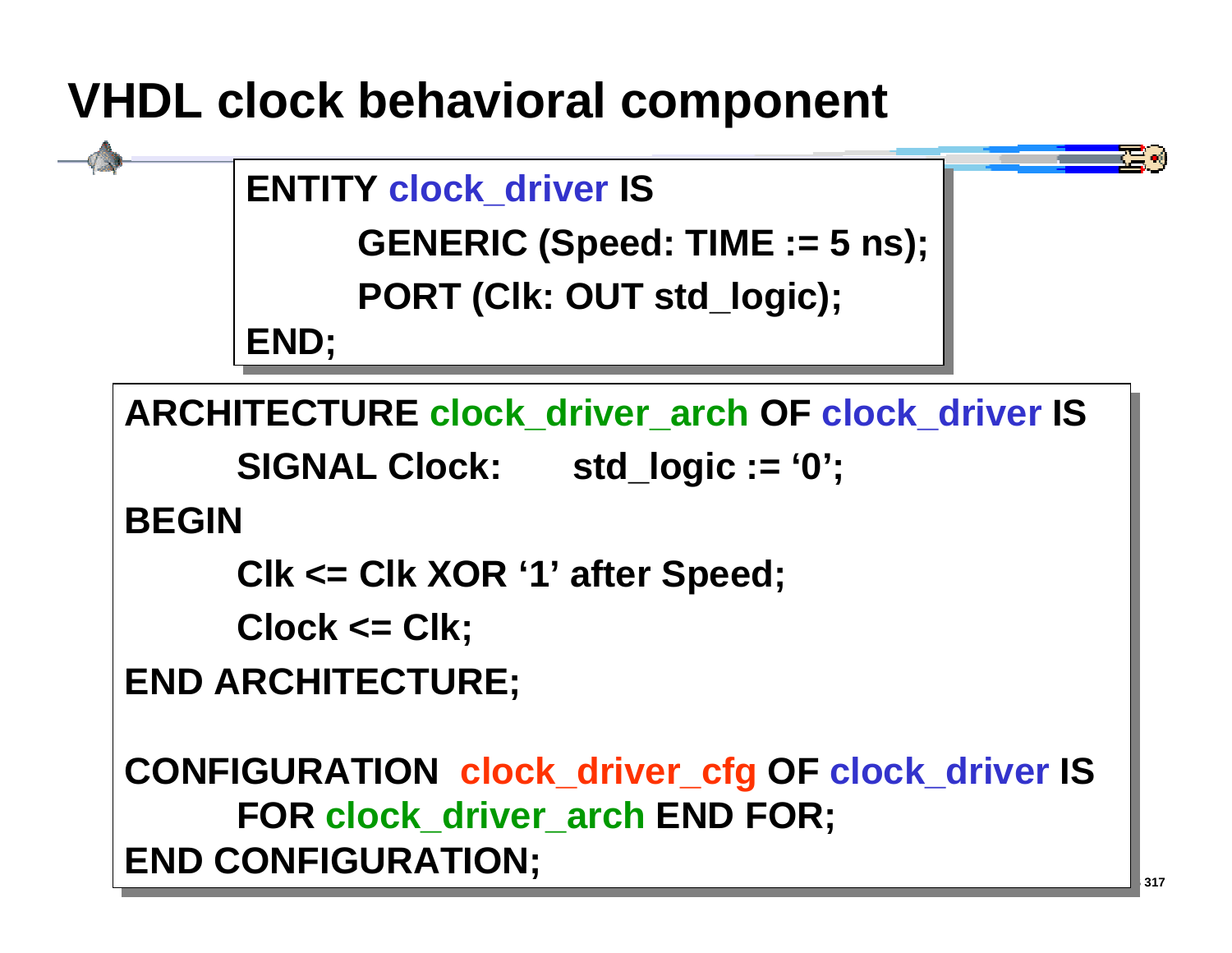

**Issues: Specification, design, clocking and timing**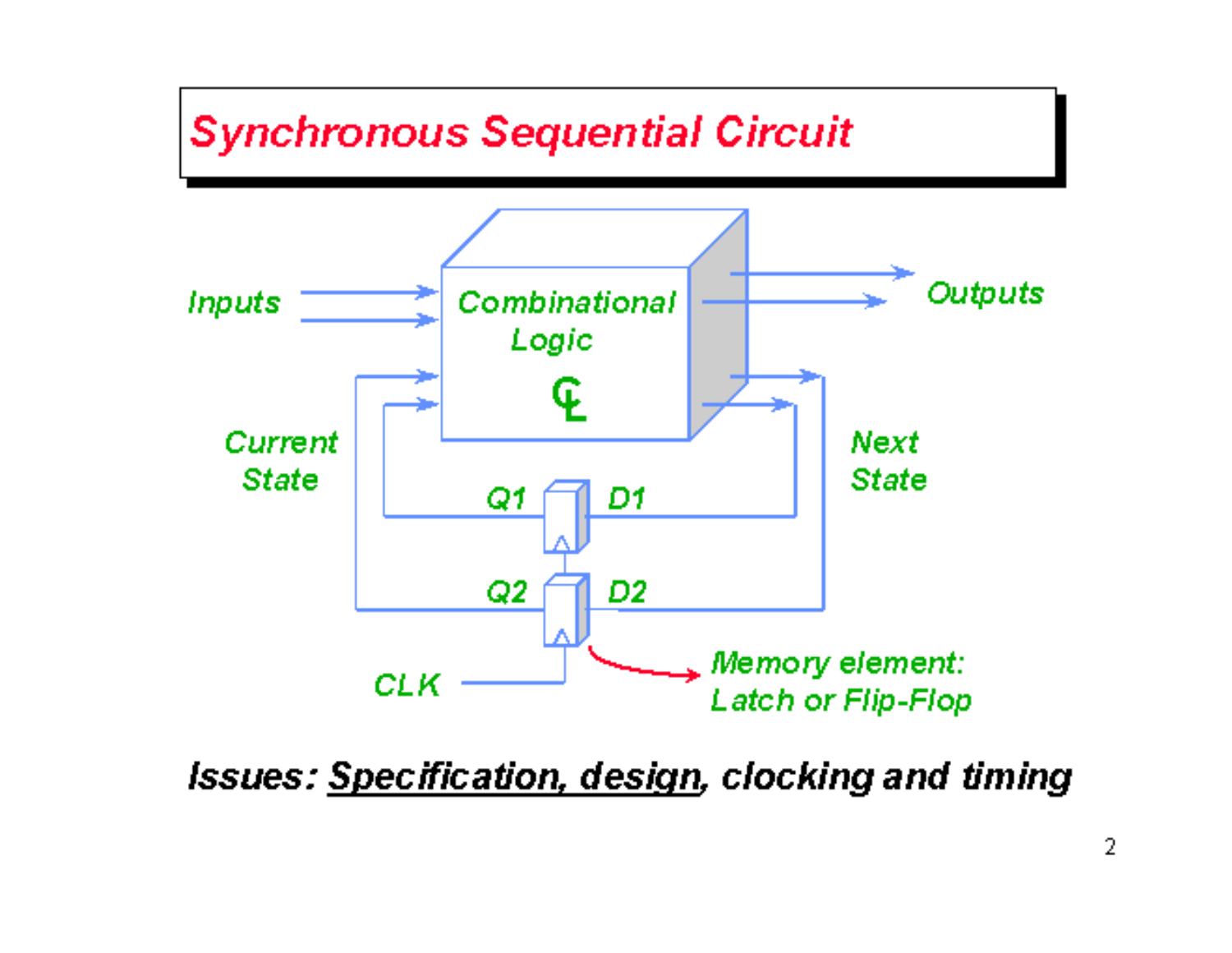#### **Abstraction: Finite State Machine**

- A Finite State Machine (FSM) has:
	- $-K$  states,  $S = \{s_1, s_2, ..., s_K\}$ , initial state  $s_1$
	- $N$  inputs,  $I = \{i_1, i_2, ..., i_N\}$
	- M outputs,  $O = \{o_1, o_2, ..., o_M\}$
	- $-$  Transition function  $T(S, I)$  mapping each current state and input to a next state
	- Output function O(S) mapping each current state to an output
- Given a sequence of inputs the FSM produces a sequence of outputs which is dependent on  $s_1$ , T(S, I) and O(S)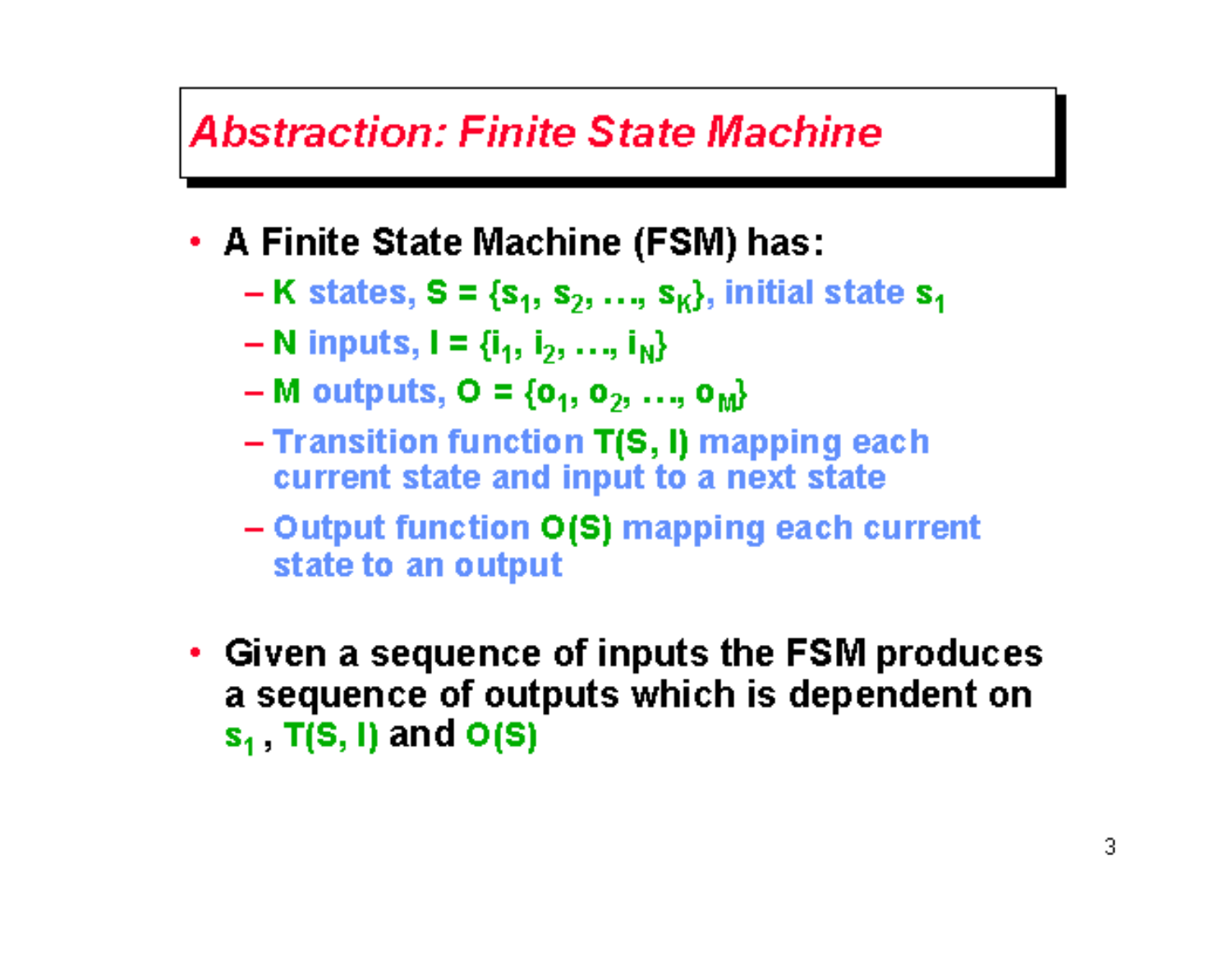### **FSM Representations**

**State Transition Graph** 



|             | t t+1 t+2 |  |
|-------------|-----------|--|
| Inputs: 0   | - 10      |  |
| Outputs: 00 |           |  |

**State Transition Table** 



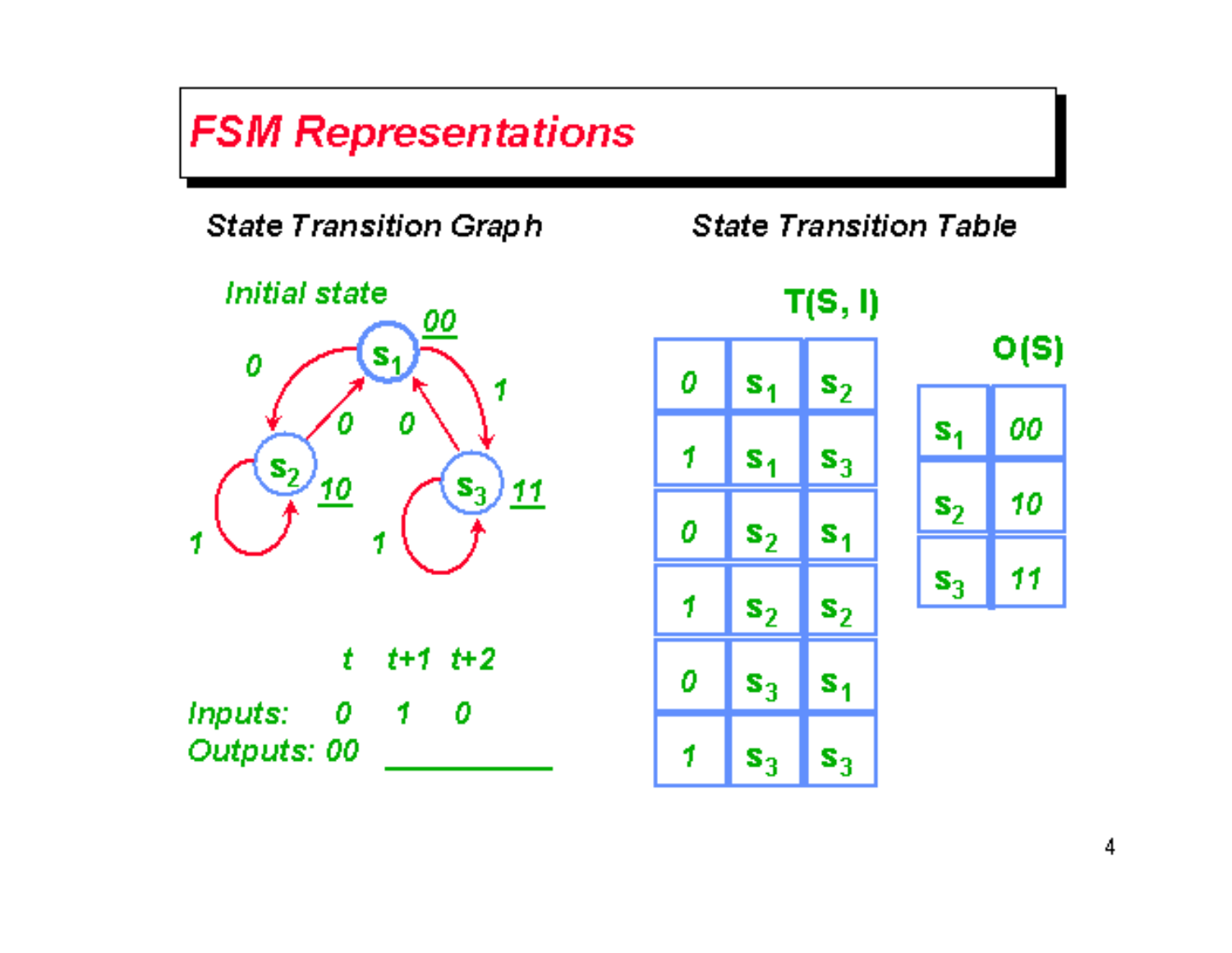

• Moore FSM State Transition Graph

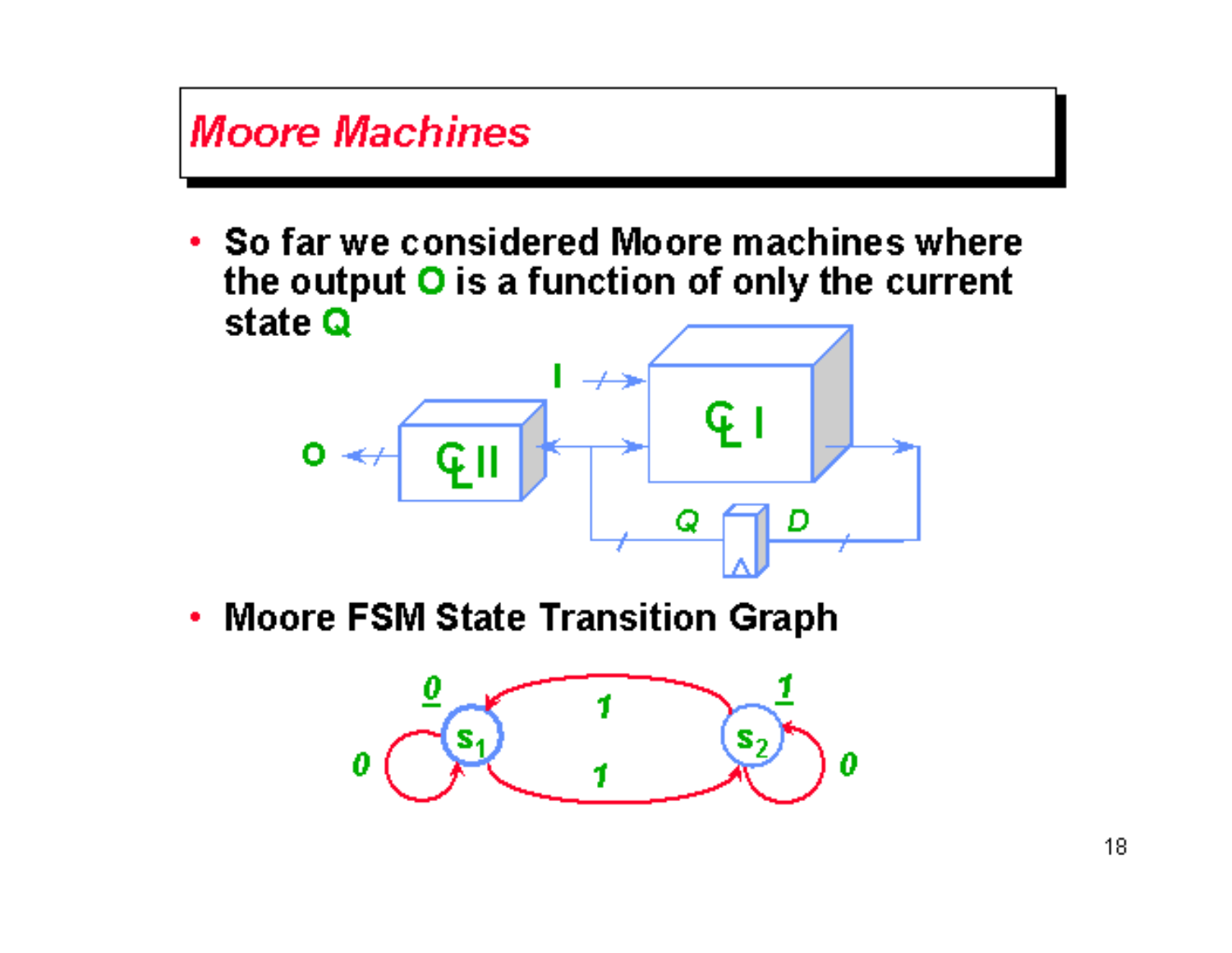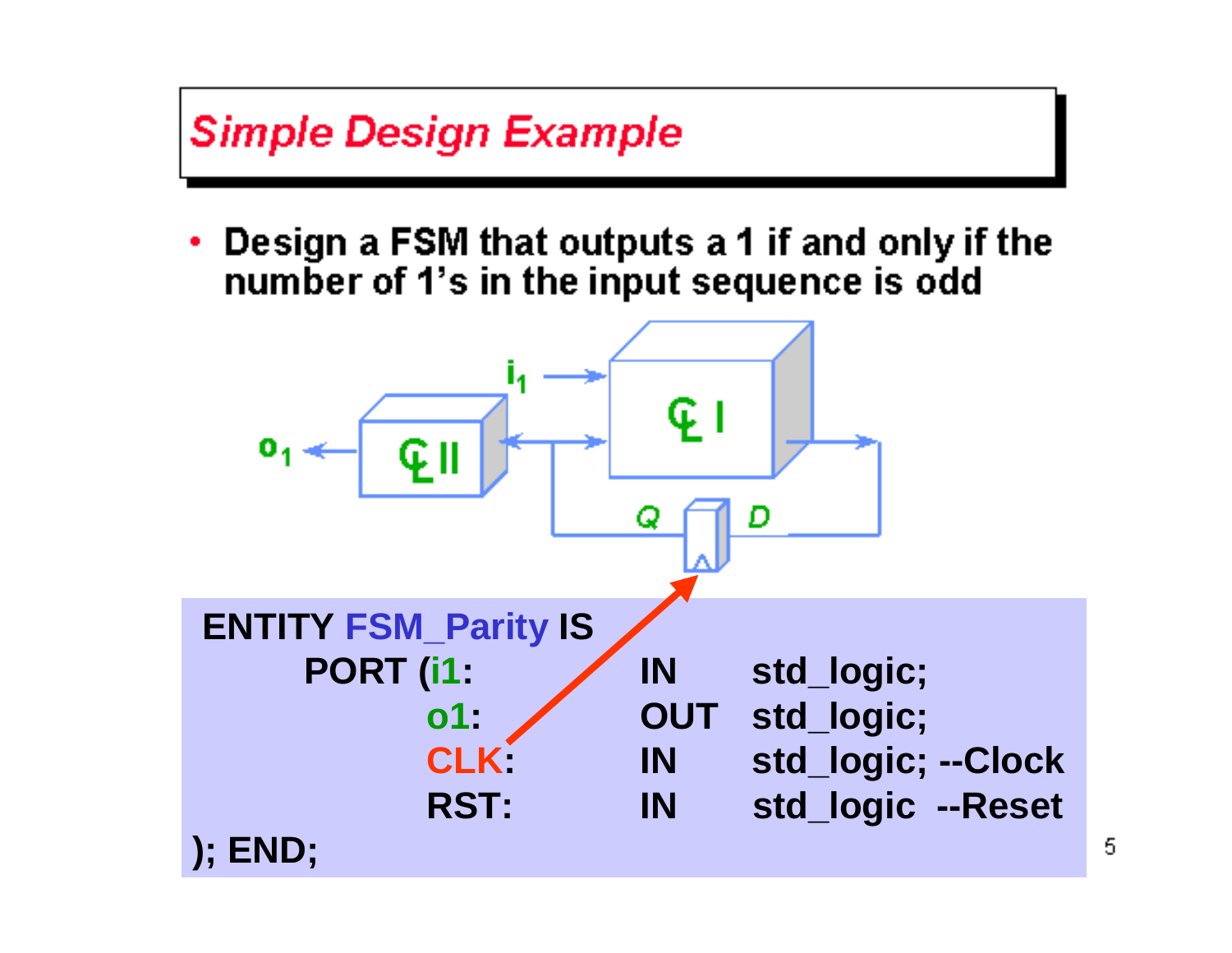**State Encoding** *– –State Encoding is sequentially done by VHDL* **TYPE FSMStates IS (s1, s2); --s1=0, s2=1 SIGNAL State, NextState: FSMStates;**

$$
i_1 = 0
$$
  $o_1 = 0$   $o_1 = 1$   $o_1 = 1$   $o_1 = 1$   $o_1 = 1$   $o_1 = 0$   $i_1 = 0$ 

• State Encoding: Choose a unique binary code for each  $s_i$  so the combinational logic can be specified

$$
-\text{Choose } s_1 = 0 \text{ and } s_2 = 1
$$

$$
-\text{Choose } s_1 = 1 \text{ and } s_2 = 0
$$

*– –The non-sequential case requires the following* **ATTRIBUTE FSMencode: string; ATTRIBUTE FSMencode of FSMStates: TYPE IS "1 0";**

**CWRU EECS** 3177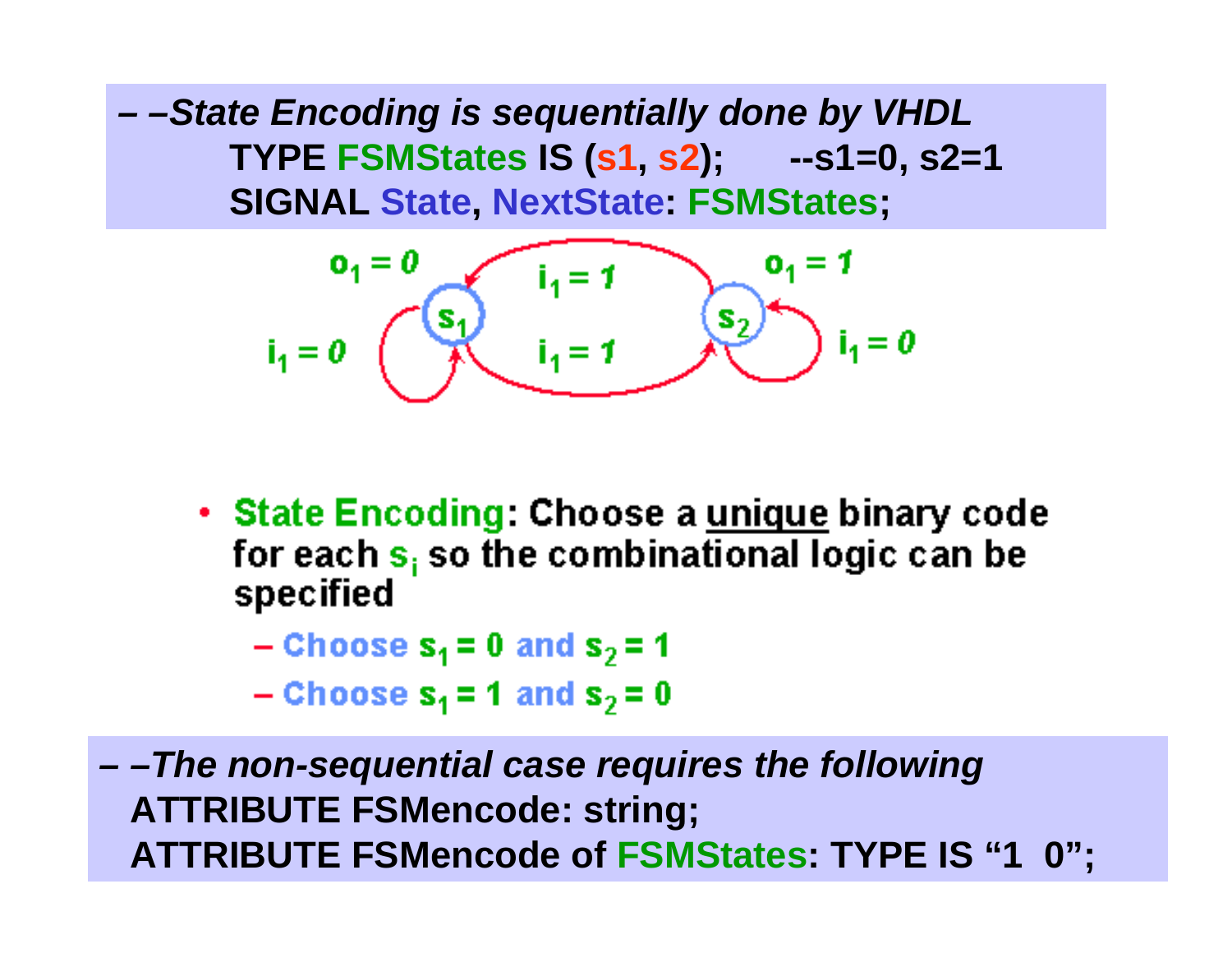### **Simple Design Example**

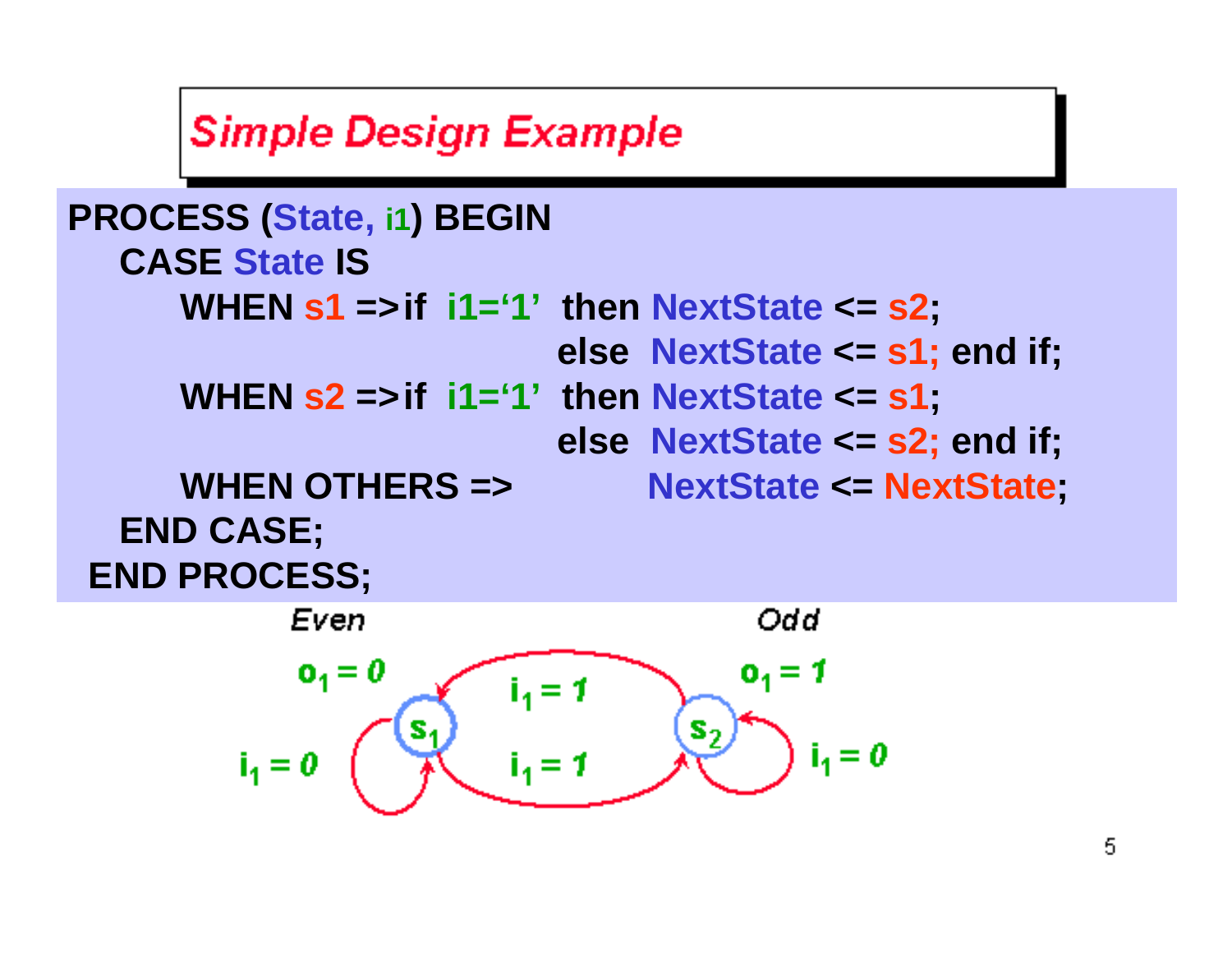# **FSM Controller: Current State Process**

```
ARCHITECTURE FSM_Parity_arch OF FSM_Parity IS
 TYPE FSMStates IS (s1, s2);
  SIGNAL State, NextState: FSMStates;
BEGIN
```

```
 PROCESS (State, i1) BEGIN
   CASE State ISWHEN s1 => if i1='1' then NextState <= s2;
                             else NextState <= s1; end if;
 WHEN s2 => if i1='1' then NextState <= s1;
                            else NextState <= s2; end if;
      WHEN OTHERS => NextState <= NextState;
   END CASE;
 END PROCESS;
  WITH State SELECTo1 <= '0' WHEN s1,
             '1' WHEN s2,
             '1' WHEN OTHERS; - - X, L, W, H, U
```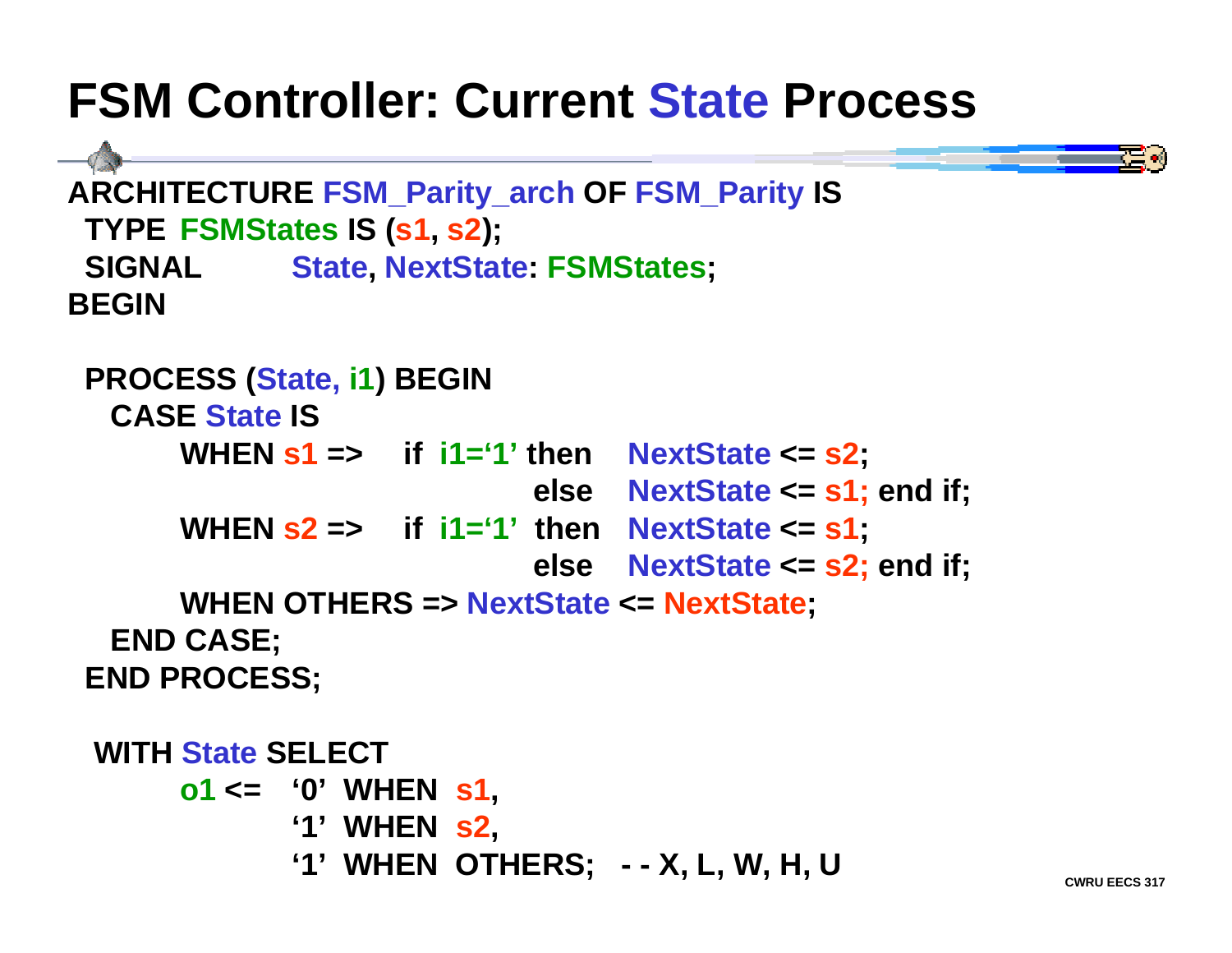# **Alternative: less coding**

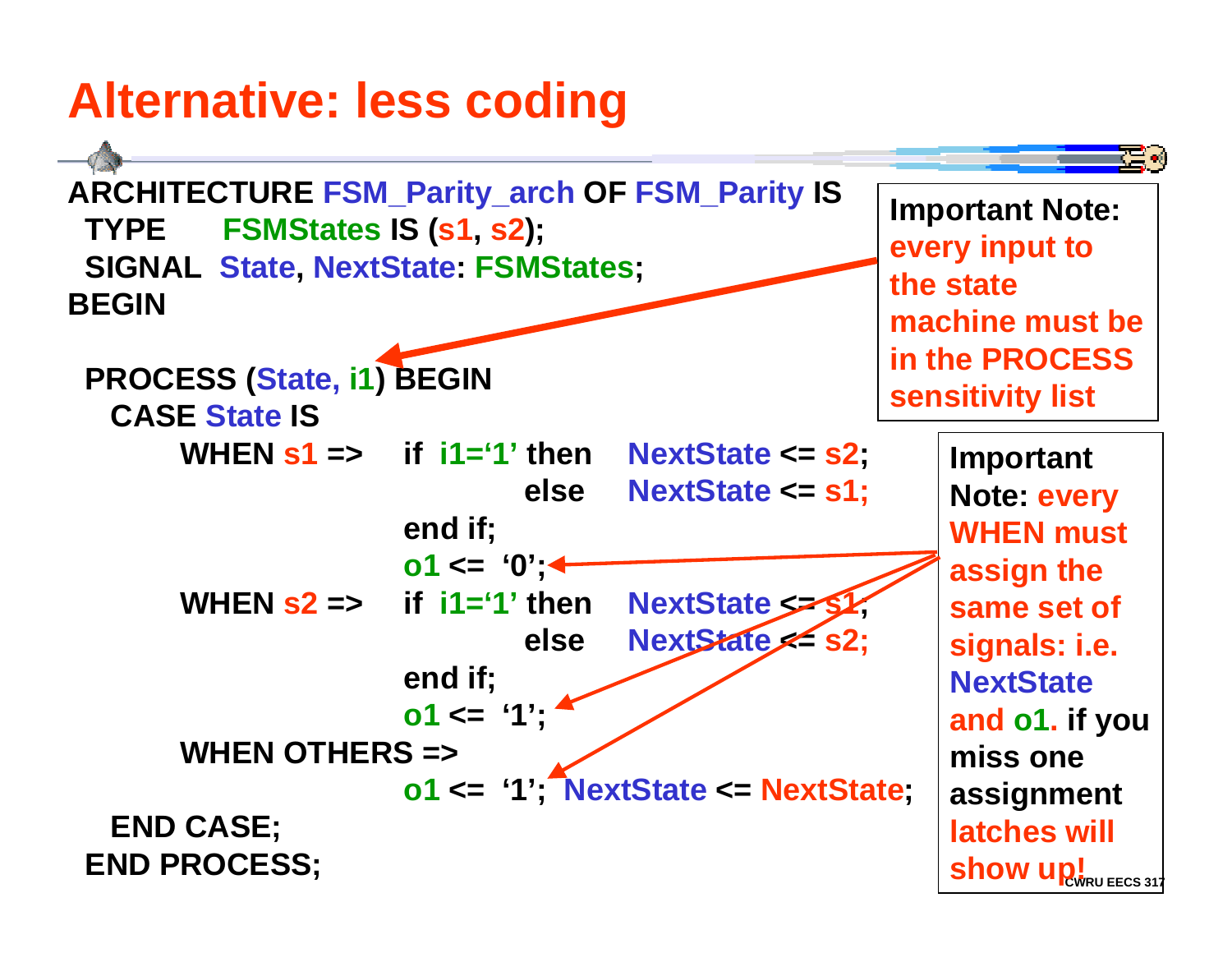### **FSM controller: NextState Process**



 **PROCESS (CLK, RST) BEGIN IF RST='1' THEN -- Asynchronous Reset State <= s1;**

 **ELSIF rising\_edge(CLK) THEN State <= NextState; END IF; END PROCESS;**

**END ARCHITECTURE;**

**CONFIGURATION FSM\_Parity\_cfg OF FSM\_Parity IS FOR FSM\_Parity\_arch END FOR; END CONFIGURATION;**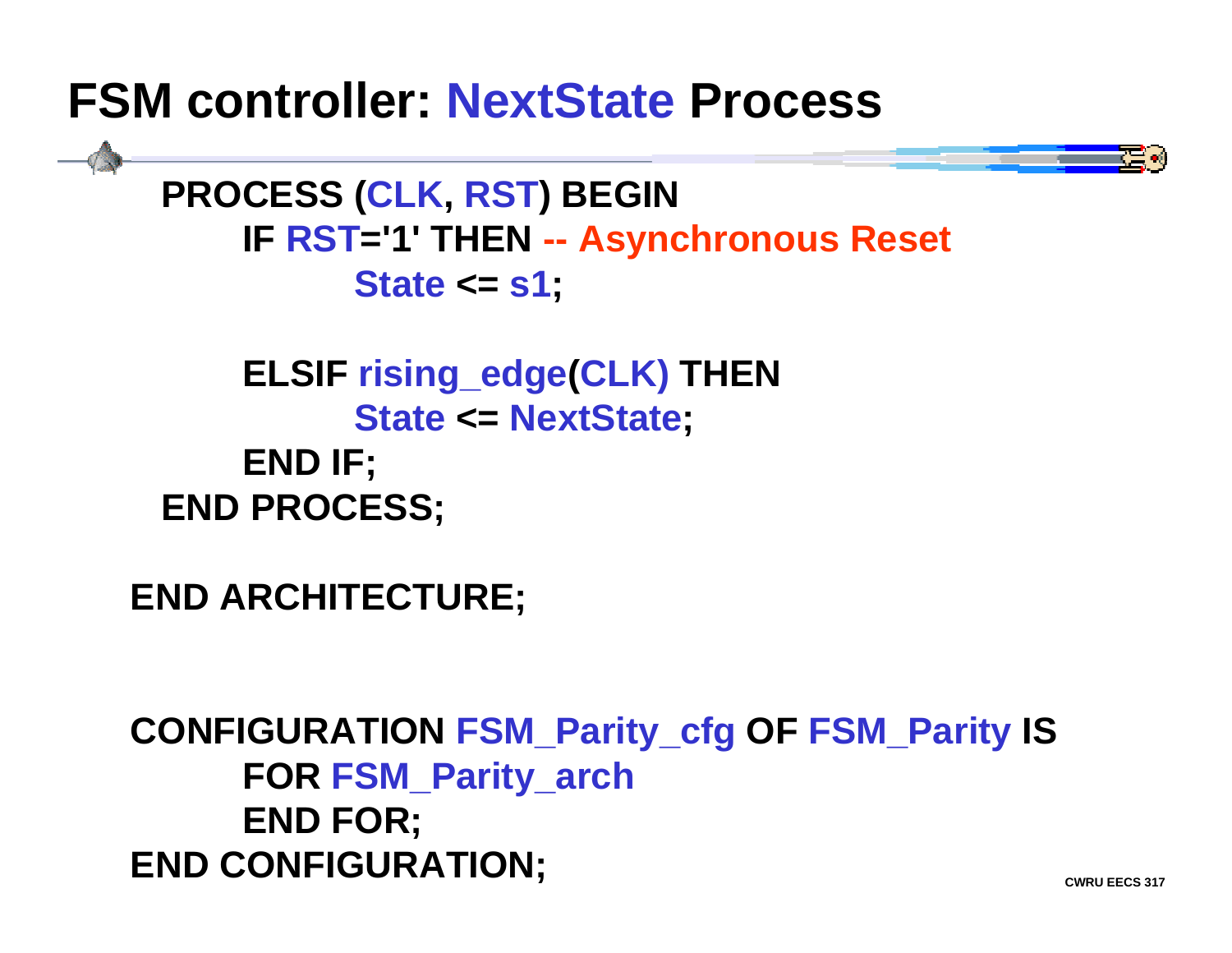# **Logic Implementations Synthesis**

Choose s<sub>1</sub> = 0 and s<sub>2</sub> = 1  
\n
$$
\frac{\frac{i_1}{1} Q \mid D}{\int_{0}^{0} \int_{1}^{0} \int_{1}^{0} \left| \frac{Q \mid I \mid}{\int_{1}^{0} \int_{1}^{0} \left| \frac{Q \mid I \mid}{\int_{1}^{0} \left| \frac{Q \mid I \mid}{\int_{1}^{0} \left| \frac{Q \mid I \mid}{\int_{1}^{0} \left| \frac{Q \mid I \mid}{\int_{1}^{0} \left| \frac{Q \mid I \mid}{\int_{1}^{0} \left| \frac{Q \mid I \mid}{\int_{1}^{0} \left| \frac{Q \mid I \mid}{\int_{1}^{0} \left| \frac{Q \mid I \mid}{\int_{1}^{0} \left| \frac{Q \mid I \mid}{\int_{1}^{0} \left| \frac{Q \mid I \mid}{\int_{1}^{0} \left| \frac{Q \mid I \mid}{\int_{1}^{0} \left| \frac{Q \mid I \mid}{\int_{1}^{0} \left| \frac{Q \mid I \mid}{\int_{1}^{0} \left| \frac{Q \mid I \mid}{\int_{1}^{0} \left| \frac{Q \mid I \mid}{\int_{1}^{0} \left| \frac{Q \mid I \mid}{\int_{1}^{0} \left| \frac{Q \mid I \mid}{\int_{1}^{0} \left| \frac{Q \mid I \mid}{\int_{1}^{0} \left| \frac{Q \mid I \mid}{\int_{1}^{0} \left| \frac{Q \mid I \mid}{\int_{1}^{0} \left| \frac{Q \mid I \mid}{\int_{1}^{0} \left| \frac{Q \mid I \mid}{\int_{1}^{0} \left| \frac{Q \mid I \mid}{\int_{1}^{0} \left| \frac{Q \mid I \mid}{\int_{1}^{0} \left| \frac{Q \mid I \mid}{\int_{1}^{0} \left| \frac{Q \mid I \mid}{\int_{1}^{0} \left| \frac{Q \mid I \mid}{\int_{1}^{0} \left| \frac{Q \mid I \mid}{\int_{1}^{0} \left| \frac{Q \mid I \mid}{\int_{1}^{0} \left| \frac{Q \mid I \mid}{\int_{1}^{0} \left| \frac{Q \mid I \mid}{\int_{1}^{0} \left| \frac{Q \mid I \mid}{\
$$

Choose  $s_1 = 1$  and  $s_2 = 0$ D  $i_1$  Q  $Q$  |  $O_1$ 0  $\mathbf{I}$  $\mathbf f$  $10$  $\overline{\mathbf{1}}$  $\mathcal I$  $\mathbf{o}_1$ 0  $\boldsymbol{\theta}$  $0\,0$ 0  $\mathcal{F}$ 0 1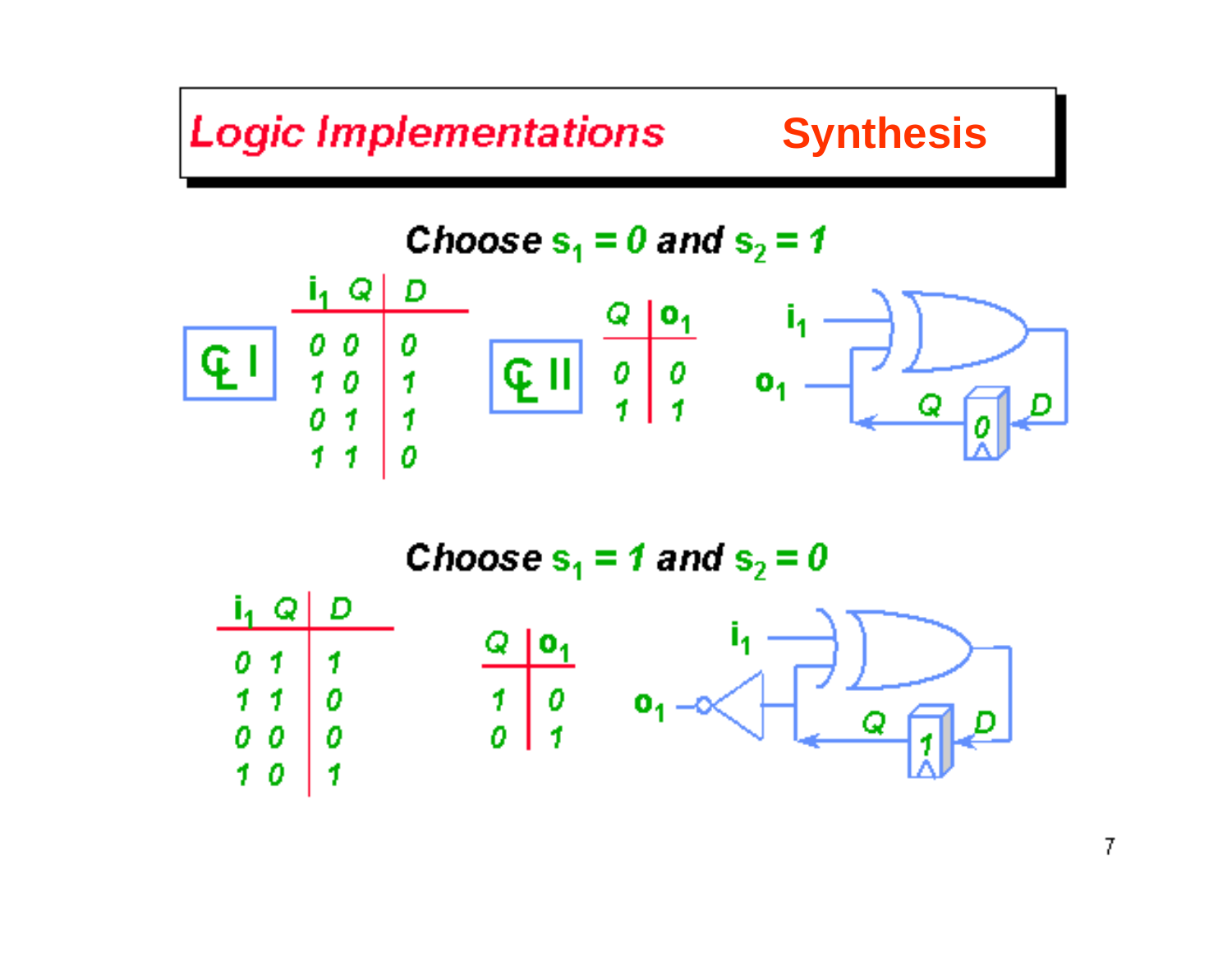### **Coke Machine Example**

- Coke costs \$.10
- Only nickels and dimes accepted
- FSM inputs:
	- $-5$ : Nickel
	- $-10:$  Dime
	- Coke: Give me a coke
	- Return: Give me my money back
- FSM outputs:
	- Drop: Drop a coke
	- $-$  Ret5: Return \$.05
	- $-$  Ret10: Return \$.10

| COKE |  |  |  |
|------|--|--|--|
|      |  |  |  |
|      |  |  |  |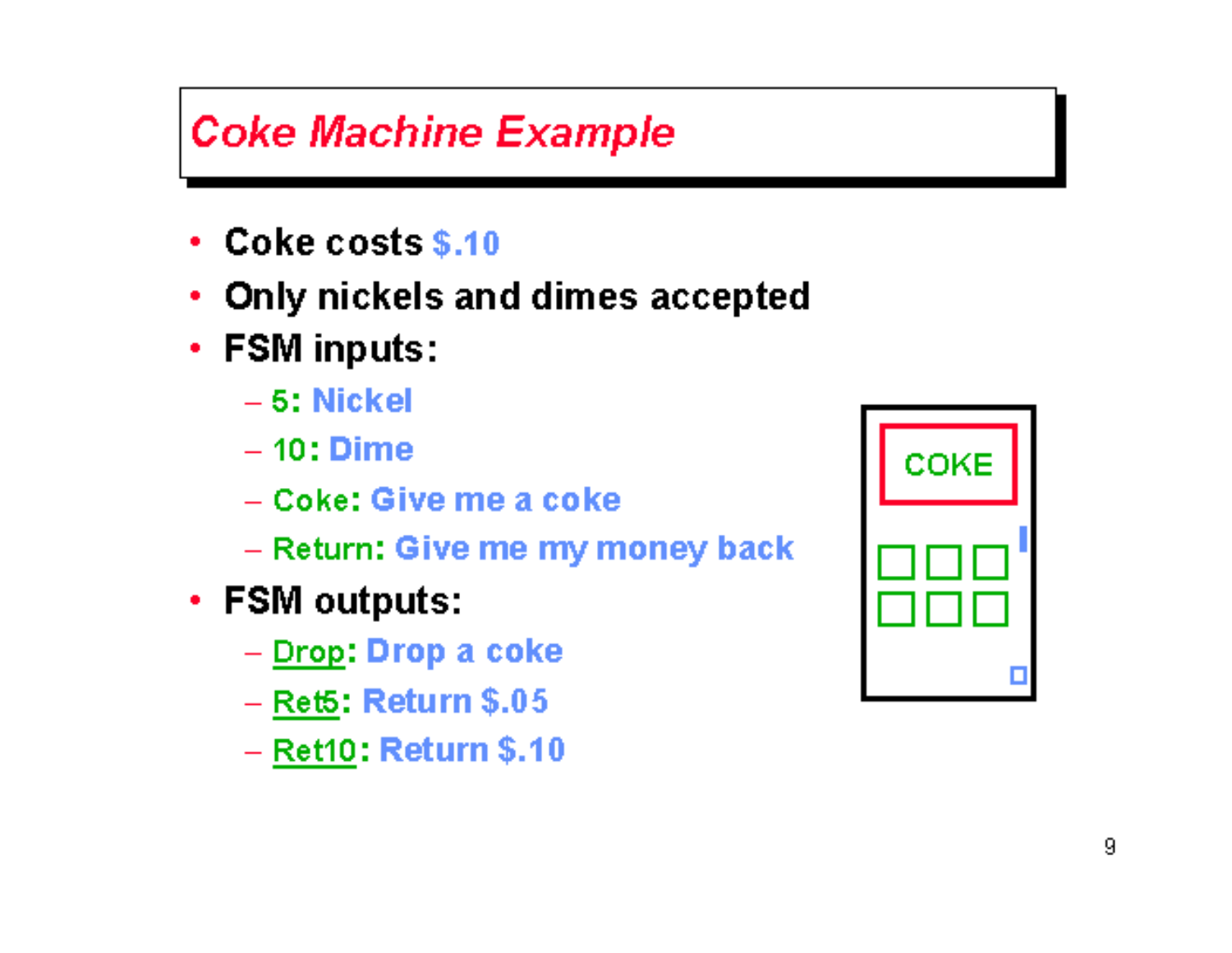### **Coke Machine State Diagram**

#### Assumption: At most one input among Coke, 5, 10, and Retum is asserted

\* represents all unspecified transitions from state



Does this work?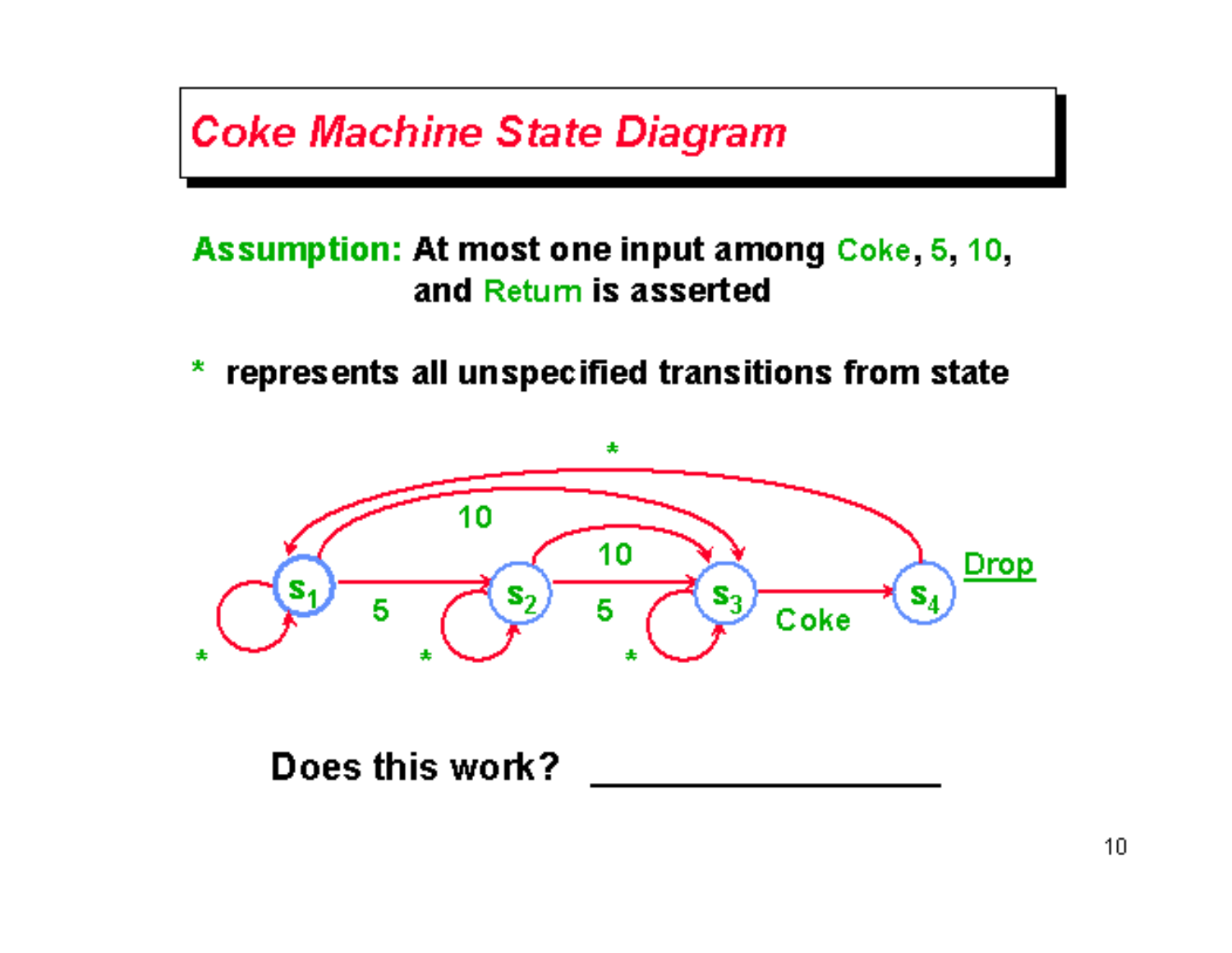

After Return input, any input in the next cycle is ignored!

 $11$